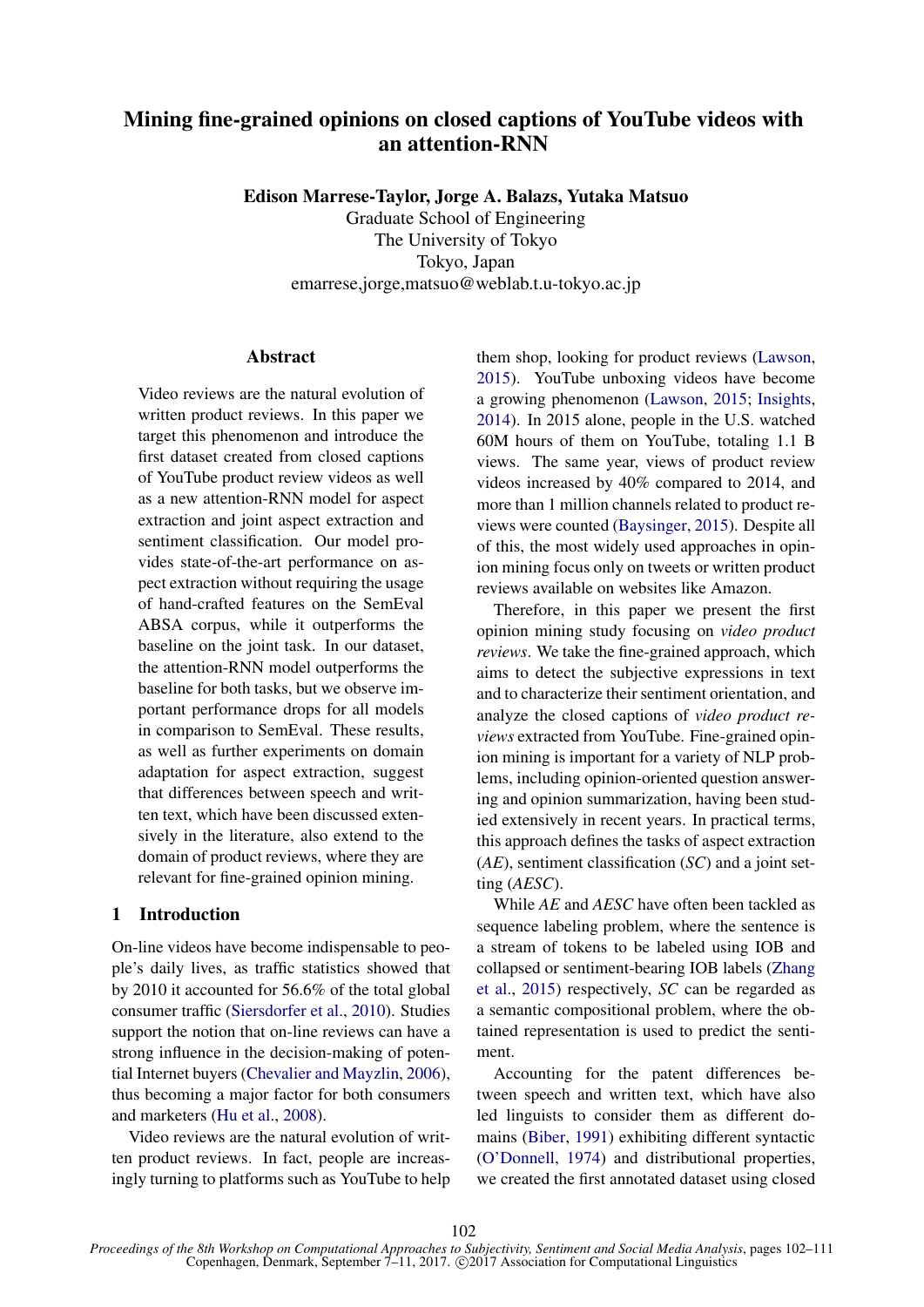captions of YouTube product review videos, which we named the *Youtubean* dataset.

Motivated by the success of attention-based approaches in multiple NLP problems such as machine translation (Bahdanau et al., 2015), parsing (Vinyals et al., 2015), slot-filling (Liu and Lane, 2016) and others (Luong et al., 2015), we also introduce an attention-augmented RNN model for *AE* and *AESC*. Compared to previous work, the attentional component makes our model specially suitable for *AESC*, since it directly addresses the compositional nature of the sentiment classification task as it allows the model to represent the input sentence as a convex combination of word representations. This is confirmed by our results on the SemEval ABSA dataset (Pontiki et al., 2014), given that our model offers state-of-the-art performance for *AESC* while also performing equivalently to the state-of-the-art for aspect extraction without the need for manually-crafted features.

We also show that our attention-RNN model outperforms the baseline for both *AE* and *AESC* on our dataset. However, we observed that compared to the SemEval corpora, all the tested models decreased their performance on it. As indicated by a descriptive analysis of our corpus and by additional experiments using domain adaptation techniques for *AE*, which did not offer considerable gains, our results seem to support the existence of the aforementioned differences between speech and written text in the context of product reviews and their importance for fine-trained opinion mining. Our code and data are available for download on GitHub<sup>1</sup>.

# 2 Related Work

Our work is related to aspect extraction using deep learning, a task that is often tackled as a sequence labeling problem. In particular, our work is related to Irsoy and Cardie (2014), who pioneered in the field by using multi-layered RNNs on a subset of the MPQA 1.2 dataset (Wiebe et al., 2005). Later, Liu et al. (2015) successfully adapted the architectures by Mesnil et al. (2013), experimenting on the SemEval 2014 dataset (Pontiki et al., 2014). Compared to these, our model is novel since it introduces the usage of attention for *AE*. In this sense, our work is also related to Liu and Lane (2016), who introduced an attention RNN for slot-filling in Natural Language Understanding.

We also find related work on the usage of RNNs for open domain targeted sentiment (Mitchell et al., 2013), where Zhang et al. (2015) experimented with neural CRF models using various RNN architectures on a dataset of informal language from Twitter. In our case, the domain is different since we focus on product reviews.

Regarding target-based sentiment analysis, we find several ad-hoc models that account for the sentence structure and the position of the aspect on it, such as Tang et al. (2016b) and Tang et al. (2016a), who use attention-augmented RNNs for the task. However, these models require the location of the aspect to be known in advance and therefore are only useful in pipeline models. Our work is similar to these since it also makes use of an attentional component to model compositionally in sentiment classification, but we model aspect extraction and sentiment classification as a joint task instead of using a pipeline approach.

*AESC* has also often been tackled as a sequence labeling problem, mainly using CRFs (Mitchell et al., 2013). To model the problem in this fashion, collapsed or sentiment-bearing IOB labels (Zhang et al., 2015) are used. Pipeline models (i.e. taskindependent model ensembles) have also been extensively studied by the same authors. We also find Xu et al. (2014) who performed *AESC* by modeling the linking relation between aspects and the sentiment-bearing phrases.

When it comes to the video review domain, we find related work on YouTube mining, mainly focused on exploiting user comments. For example, Wu et al. (2014) exploited crowdsourced texual data from time-synced commented videos, proposing a temporal topic model based on LDA. However, Schultes et al. (2013) showed that comments with references to video content<sup>2</sup> represent only 2% to 4% of comments in YouTube. Therefore, we think this kind of analysis might be limited. The work of Tahara et al. (2010) introduced a similar approach for *Nico Nico* using time-indexed social annotations to search for desirable scenes inside videos.

On the other hand, Severyn et al. (2014) proposed a systematic approach to mine user comments that relies on tree kernel models. Additionally, Krishna et al. (2013) performed sentiment analysis on YouTube comments related to popular topics using machine learning techniques, show-

<sup>1</sup>github.com/epochx/opinatt

 ${}^{2}$ Class C7 in the paper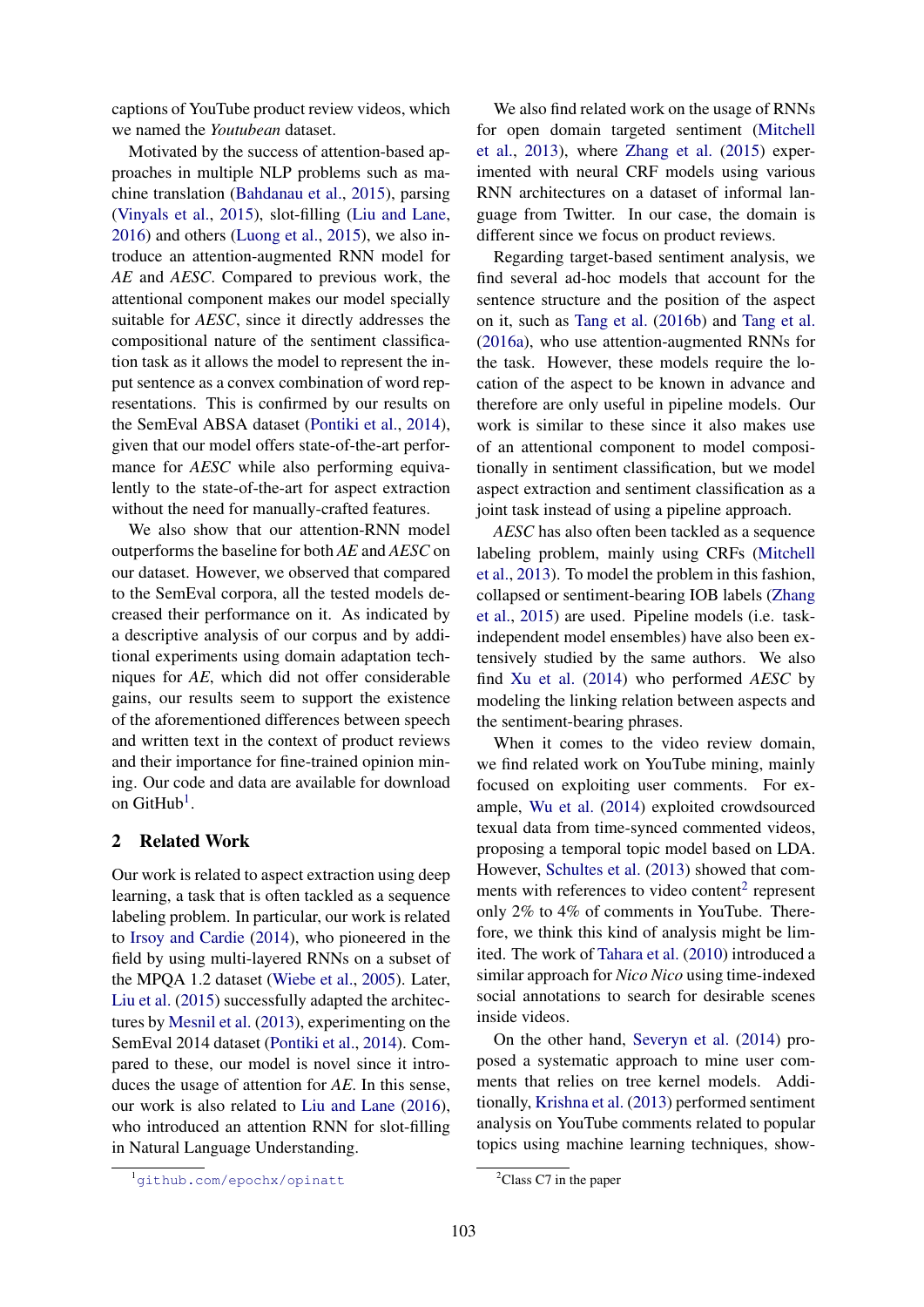| Video title                                            | Video id      | Length | # of sentences |
|--------------------------------------------------------|---------------|--------|----------------|
| Sprint Samsung Galaxy S5 Full Review!                  | jdzbw68mpZE   | 10:23  | 97             |
| Samsung Galaxy S5 Review                               | zV0u2UFwv6E   | 12:07  | 147            |
| Samsung Galaxy S5 Review - Phones 4u                   | $11xAO_YgZ98$ | 5:07   | 41             |
| Samsung Galaxy S5 Review                               | Ihe7im63kU    | 3:49   | 45             |
| Samsung Galaxy S5 "Special "Review & Camera Samples"   | nayKYv_7b6M   | 12:00  | 52             |
| Samsung Galaxy S5 vs Apple iPhone 5s: Which Is Better? | 1dvzHyHID0k   | 3:34   | 32             |
| Samsung Galaxy S5 review                               | bRv5JrKnp3M   | 24:15  | 164            |

Table 1: Detail of the reviews used to create the *Youtubean* dataset.

ing that the trends in users' sentiments is well correlated to the corresponding real-world events. Siersdorfer et al. (2010) presented an analysis of dependencies between comments and comment ratings, proving that community feedback in combination with term features in comments can be used for automatically determining the community acceptance of comments.

Finally, we find some papers that have successfully attempted to use closed caption mining for video activity recognition (Gupta and Mooney, 2010) and scene segmentation (Gupta and Mooney, 2009). Similar work has been done using closed captions to classify movies by genre (Brezeale and Cook, 2006) and summarize video programs (Brezeale and Cook, 2006).

#### 3 Dataset

In YouTube, video authors con provide their own closed captions, or they can be generated automatically by the engine. In both cases, these captions can be interpreted as a time-indexed transcript of the speech in the video. Therefore, to minimize the amount of noise in the data, we utilized the user-provided closed captions of seven of the most popular reviews of the Samsung Galaxy S5 and creatd an annotated dataset for fine-grained opinion mining. We obtained, cleaned and processed the data, and annotated the aspects following the guidelines by Pontiki et al. (2014) using *brat*<sup>3</sup> (Stenetorp et al., 2012). We divided the annotation process into two steps.

First, two different annotators tagged aspects independently, obtaining an exact inter-annotation agreement of 0.705 F1-score. This value rose to 0.823 when allowing for partial matches, which we defined as any overlap between the annotated terms. Discrepancies were discussed until a final setting was reached.

With these annotations fixed, we asked the same annotators to tag the sentiment of each extracted

aspect. On this task, the annotators obtained an average agreement of 0.942 F1-score. This time, discrepancies were discussed with a third person who acted as an arbiter, until an agreement was reached. Both aspect extraction and sentiment classification inter-annotator agreements are comparable to the values obtained in similar tasks (Jimenez-Zafra et al., 2015) (Wiebe et al., 2005).

| Corpus                 | R      | L      | Y      |
|------------------------|--------|--------|--------|
| # Sentences            | 3041   | 3045   | 578    |
| # Aspects              | 1288   | 1042   | 525    |
| Mean word/sentence     | 15.47  | 16.76  | 20.71  |
| Mean const. tree depth | 9.10   | 10.16  | 11.40  |
| Mean word/aspect       | 1.97   | 1.83   | 2.14   |
| Mean aspects/sentence  | 1.20   | 0.76   | 1.38   |
| Sentences with aspects | 66.46% | 48.87% | 66.96% |

Table 2: Descriptive corpora comparison.

Table 1 provides some key information about the the source video reviews we have used to build our dataset, which we named the *Youtubean* dataset. Table 2 compares it to the SemEval Laptops and Restaurants corpora, regarded as the de facto datasets for written review mining. Several differences can be observed. A big distinction lies in mean sentence and aspect lengths, both of which are considerably longer in *Youtubean*. We also analyzed sentence syntax complexity in terms of the constituency tree depth, observing that our sentence trees are deeper on average. Furthermore, *Youtubean* exhibits both longer and more frequent aspect mentions.

#### 4 Proposed Model

Our proposed model is a two-pass bidirectional RNN architecture that includes an attentional component. Formally, given an embedded input sequence  $x = [x_1, ..., x_n]$  with one-hot encoded labels  $y = [y_1, ..., y_n]$ , we define the first pass as follows.

$$
\bar{x}_i = [x_{i-d};...;x_i;...;x_{i+d}] \tag{1}
$$

$$
\vec{h}_i = \sigma(\bar{x}_i, \vec{h}_{i-1}) \tag{2}
$$

<sup>3</sup>http://brat.nlplab.org/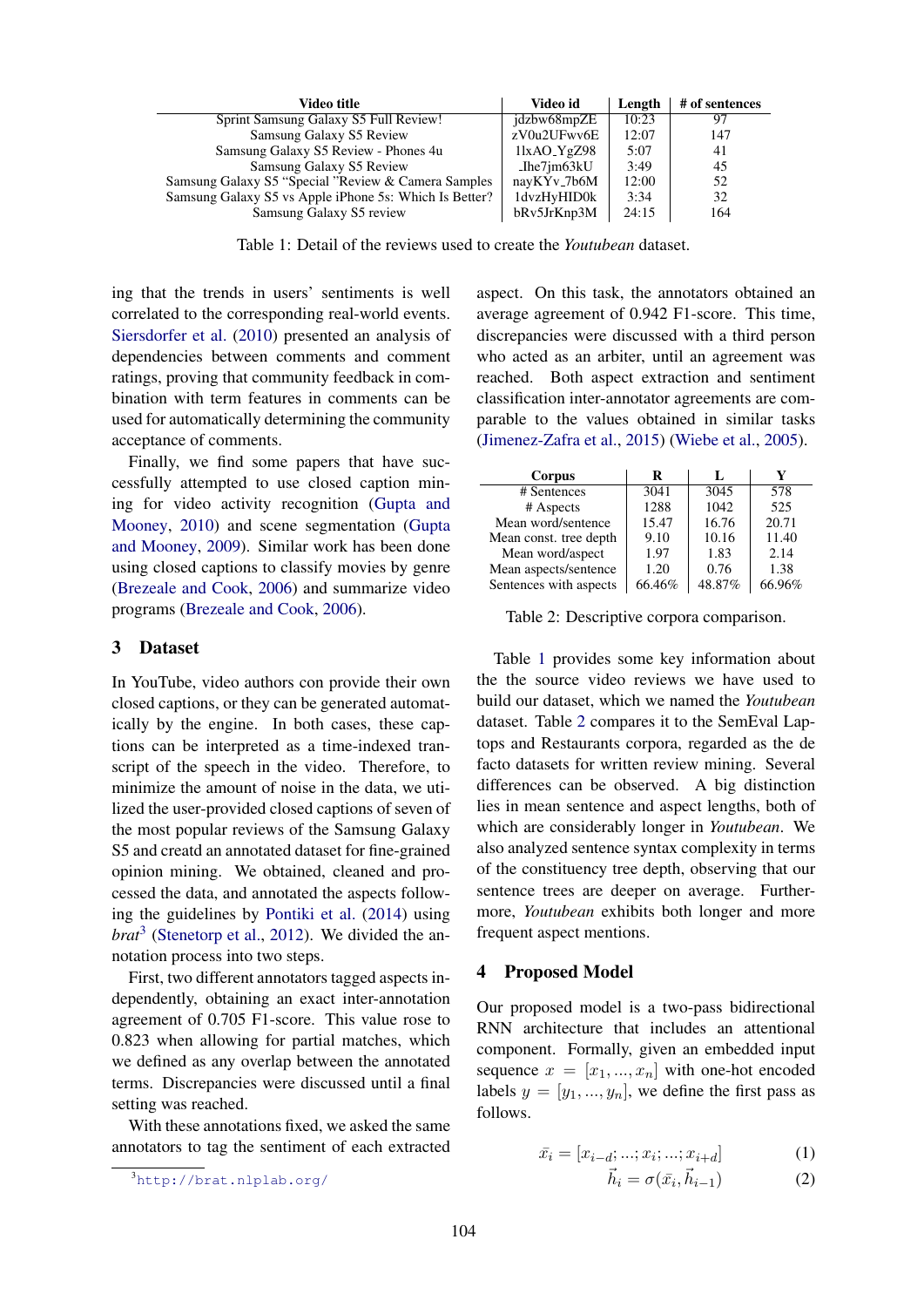$$
\overleftarrow{h}_i = \sigma(\overrightarrow{x_i}, \overleftarrow{h}_{i+1}) \tag{3}
$$

$$
h_i = [\vec{h}_i; \overleftarrow{h}_i] \tag{4}
$$

Where  $\sigma$  denotes the sigmoid nonlinearity,  $\vec{h}_i$  and  $\overline{h}_i$  are the forward and backward hidden states of the RNN, which are concatenated, and  $\bar{x}_i$  is a context window of ordered word embedding vectors around position i, with a total size of  $2d + 1$ . This context window is intended to improve the model capabilities to capture short-term temporal dependencies (Mesnil et al., 2013).

The second pass goes through the hidden states  $h_i$  and performs sequence labeling token by token. We use the attentional decoder from (Vinyals et al., 2015).

$$
u_{i,j} = v^{\top} \tanh(W_{\alpha}[h_i; h_j]) \tag{5}
$$

$$
\alpha_{i,j} = softmax(u_{i,j}) \tag{6}
$$

$$
t_i = \sum_{j=1}^{n} \alpha_{i,j} \cdot h_j \tag{7}
$$

$$
\hat{y}_i = softmax(W_s[h_i; t_i; y_{i-1}])
$$
\n(8)

Where  $\hat{y}_i$  is a probability distribution over the label vocabulary for input  $i$ . As shown, this is obtained using both the corresponding *aligned* input  $h_i$  and the attention distribution over all hidden states  $t_i$ , i.e. using a global attention scheme (Luong et al., 2015). While generating the output  $\hat{y}_i$ , we explicitly model the dependency on the previous label by adding  $y_{i-1}$  to the computation. These two components are combined using a feed forward neural network, whose output dimension is the size of the tag label vocabulary for *AE* or *AESC*. To initialize the attention matrix  $h_n$  is used so the model does not bypass it. As a loss function we use the minibatch average cross-entropy.

The addition of the attentional component to our model is motivated by two factors. In the first place, in contrast to Mesnil et al. (2013) who directly make use of a window of previous hidden states for AE, the attentional components allows us to access contextual information in a more natural and selective way. For AESC, the attention directly models sentiment compositionality.

## 5 Experimental setup

For our experiments, in addition to *Youtubean*, we also worked with the SemEval ABSA 2014 Laptops and Restaurants corpora (Pontiki et al., 2014), which can be regarded as the de facto datasets for fine-grained review mining. For *AE* we use the

train/test splits provided for Phase B. For *AESC*, since the test data does not have sentiment labels, we worked only with the training data. On the other hand, since the size of *Youtubean* is smaller than the SemEval corpora, we used 5-fold cross validation to make results more robust. For each fold, we used 10% of the development data as a validation set and compare our results using twosided t-tests.

For evaluation, we used the CoNLL *conlleval* script for evaluation based on F1-score. To perform joint aspect extraction and sentiment classification, we only considered *positive* (+), *negative* (−) and *neutral* (0) as sentiment classes, and the additional *conflict* class is mapped to *neutral*. To gain insights on the output of the models for *AESC*, we decoupled the IOB collapsed tags using simple heuristics to recover the *simple* aspect extraction F1-score as well as classification performances for each sentiment class, but we used the *joint* tagging *conlleval* F1-score to evaluate the models.

As a baseline, we implemented the RNN architectures by Liu et al. (2015), which are the stateof-the-art in fine-grained aspect extraction. We experimented with Jordan-style RNNs (JRNN), Elman-style RNNs (RNN), LSTMs and the bidirectional versions of these last two. We followed Irsoy and Cardie (2014) to merge the forward and backward hidden states, setting  $y_t = \sigma(\dot{U}h_t +$  $\bar{U}\bar{h_t}$ ), where  $\vec{U}$ ,  $\vec{U}$  are output matrices for the forward and backward hidden states  $\vec{h}_t$ ,  $\vec{h}_t$ , respectively. This gives the models more flexibility to capture complex relations in a sentence, making them able to learn how to weight future and past information.

For both our attention-RNN model and the baseline RNNs, we experimented with Senna embeddings (Collobert et al., 2011), GoogleNews embeddings (Mikolov et al., 2013) and WikiDeps (Levy and Goldberg, 2014). The usefulness of working with pre-trained embeddings for the baseline RNNs was already shown by (Liu et al., 2015). However, for comparison when experimenting with our model, we also used randomly initialized embeddings of sizes 50 and 300 to test this hypothesis.

To make our results more transparent, we explicitly experimented with two different preprocessing pipelines. We used Senna (Collobert et al., 2011), which provides both a POS-tagger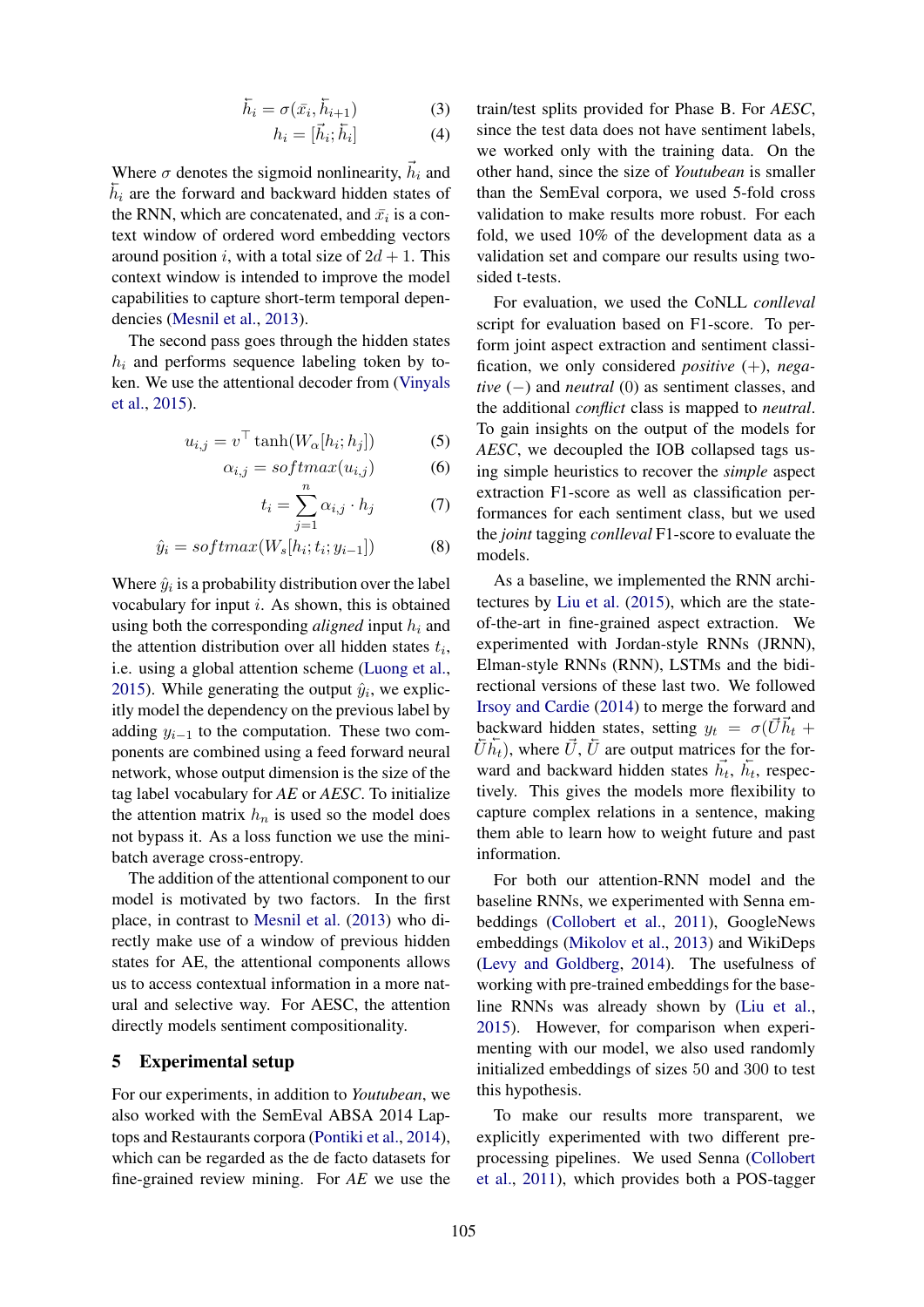and a chunker, and CoreNLP (Manning et al., 2014). The latter lacks a chunker so we combined it with the CoNLL *chunklink* script<sup>4</sup>. As Liu et al. (2015), we also experimented adding the same 14 linguistic binary features they used, which are based on POS-tags and chunk IOB-tags. These are concatenated to the hidden layer of the RNN before the final output non-linearity.

To train our baseline models we set a learning rate of 0.01 with decay and early stopping on the validation set. We set a fixed window size of 1 for bi-directional and 3 for unidirectional models, and always train word embeddings. Exploratory experiments showed that most models stop learning after a few epochs —3 or 4— so we only trained for a maximum of 5 epochs.

In the case of our attention-RNN model (ARNN), here we only report results using LSTMs, which outperformed all others cells we tried on preliminary experiments. We explored different hyper-parameter configurations, including context window sizes of 1, 3 and 5 as well as hidden state sizes of 100, 200 and 300, and dropout keep probabilities of 0.5 and 0.8. We also experimented concatenating the RNN hidden states after the first pass with the binary features used by (Liu et al., 2015). Finally, we also experimented with unidirectional versions of the RNNs. For training, we used mini-batch stochastic gradient descent with a mini-batch size of 16 and padded sequences to a maximum size of 200 tokens. We used exponential decay of ratio 0.9 and early stopping on the validation when there was no improvement in the F1-score after 1000 training steps.

#### 6 Results

#### 6.1 Aspect Extraction (*AE*)

#### 6.1.1 Laptops

Table 3 summarizes our best baseline results on the Laptops datasets. For contrast we include the best F1-scores obtained by Liu et al. (2015) (cf. F1\* columns). We observed the CoreNLP pipeline outperformed the Senna pipeline, with an average absolute gain of 2.105%, significant at  $p = 1.29 \times 10^{-5}$ , and binary features proved useful offering average absolute gains of 1.538%  $(p = 1.29 \times 10^{-5})$ . Finally, note that the best configurations always use SennaEmbeddings, which

outperformed others significantly for each case.

| Model         | Emb.  | h   | feat | F1    | $F1*$ |
|---------------|-------|-----|------|-------|-------|
| <b>JRNN</b>   | Senna | 50  | No   | 70.81 | 73.42 |
| <b>LSTM</b>   | Senna | 100 | Yes  | 70.92 | 75.00 |
| <b>BiLSTM</b> | Senna | 50  | Yes  | 69.03 | 74.03 |
| <b>RNN</b>    | Senna | 50  | No   | 71.87 | 74.43 |
| <b>BiRNN</b>  | Senna | 50  | Yes  | 69.45 | 74.57 |

Table 3: Results of our implemented baseline RNN models on the Laptops dataset.

Table 4 summarizes the best results of our ARNN model on the Laptops dataset, where we obtained a maximum F1-score of 74.74. Again, the CoreNLP pipeline significantly outperformed Senna, with an average absolute gain of 1.39 ( $p =$  $3.4 \times 10^{-33}$ ) F1-score. Bidirectionality provided an absolute average gain of 1.15 F1-score ( $p =$  $4.61 \times 10^{-20}$ .

Both SennaEmbeddings and GoogleNews provided statistically equivalent results  $(p - q)$ 0.65), which were also significantly superior to WikiDeps with p-values  $9.54 \times 10^{17}$  and  $2.6 \times$  $10^{-13}$  respectively. Pre-trained embeddings outperformed random embeddings on average, comparing across same-sized cases. Linguistic binary features did not statistically contribute to the performance.

| <b>Embeddings</b> | ldl | $ {\rm\bf cw} $ | $\mathbf{h}$ | F1    |
|-------------------|-----|-----------------|--------------|-------|
| SennaEmbeddings   | 50  |                 | 100          | 74.74 |
| Random            | 50  | 3               | 300          | 70.19 |
| WikiDeps          | 300 | 3               | 200          | 69.53 |
| GoogleNews        | 300 | 3               | 100          | 71.17 |
| Random            | 300 | 3               | 200          | 70.03 |

Table 4: Best results for our ARNN on *AE* for the Laptops dataset.

## 6.1.2 Restaurants

Table 5 summarizes our best baseline results for the Restaurants dataset, again for contrast we include the best F1-scores obtained by Liu et al. (2015) (cf. F1\* columns).

Regarding the usage of the linguistic features, we found that they contributed to increasing performance with an average absolute gain of 1.083%  $(p = 1.65 \times 10^{-6})$ . This is consistent with previous findings by Liu et al. (2015). The Senna pipeline outperformed CoreNLP with an average absolute gain of 1.161\%  $(p = 1.02 \times 10^{-8})$ . Embeddings caused statistically significant differences, where WikiDeps outperformed both other embeddings on average.

<sup>4</sup> http://ilk.uvt.nl/team/sabine/homepage/software.html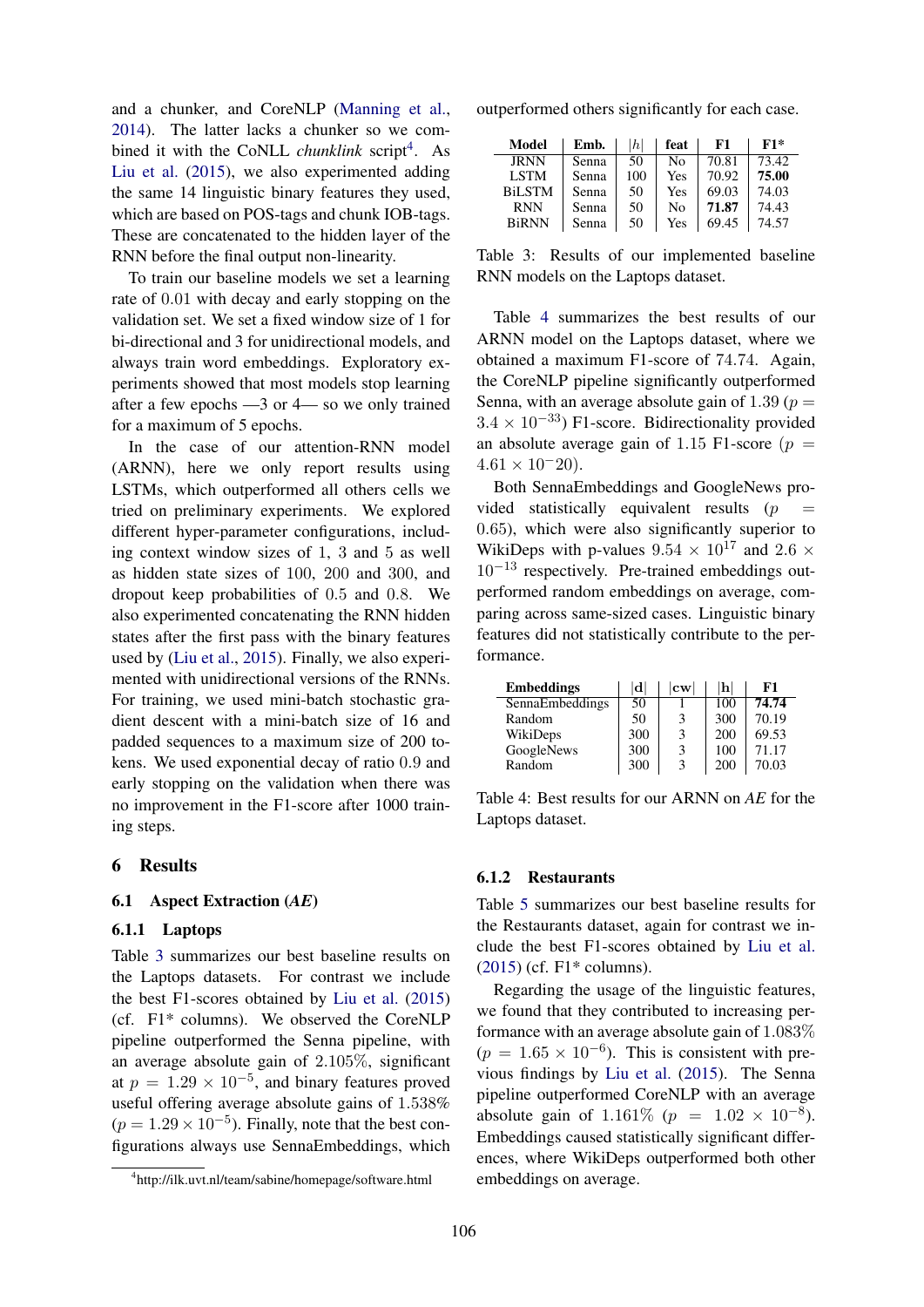| Model         | Emb.         | h   | feat | F1    | F1*   |
|---------------|--------------|-----|------|-------|-------|
| <b>JRNN</b>   | <b>WDeps</b> | 100 | Yes  | 78.20 | 79.89 |
| <b>LSTM</b>   | <b>WDeps</b> | 100 | Yes  | 78.97 | 81.37 |
| <b>BiLSTM</b> | WDeps        | 200 | Yes  | 74.73 | 81.06 |
| <b>RNN</b>    | Senna        | 200 | Yes  | 77.13 | 81.66 |
| <b>BiRNN</b>  | <b>WDeps</b> | 100 | No   | 74.33 | 82.06 |

Table 5: Results of our implemented baseline RNN models on the Restaurants dataset.

Table 6 summarizes the best results by our ARNN model on the Restaurants dataset, where we obtained a maximum F1-score of 81.83. All of our best performing models use a bidirectional architecture. In fact, bidirectionality provided an average significant absolute gain of 0.89 F1 score ( $p = 1.25 \times 10^{-17}$ ). Additionally, using CoreNLP as preprocessing pipeline provided an average gain of 0.585 F1-score ( $p = 2.98 \times 10^{-21}$ ) over Senna.

| <b>Embeddings</b> | d   | $ \mathbf{cw} $ | h   | F1    |
|-------------------|-----|-----------------|-----|-------|
| SennaEmbeddings   | 50  |                 | 100 | 81.83 |
| Random            | 50  | 3               | 100 | 78.79 |
| WikiDeps          | 300 | 3               | 100 | 78.68 |
| GoogleNews        | 300 | 3               | 300 | 78.73 |
| Random            | 300 |                 | 100 | 78.38 |

Table 6: Best results for our attention-RNNs on *AE* on the Restaurants dataset.

Context windows proved beneficial as confirmed by the significantly different average F1 scores of 76.55, 77.59 and 77.28 for window sizes 1, 3 and 5 respectively. We also observed significant performance differences using SennaEmbeddings, which outperformed all others with an average F1-score of 77.94. GoogleNews and WikiDeps exhibited average F1-scores of 76.93 and 76.55, which are statistically different ( $p =$  $4.08 \times 10^{-6}$ ) and although they also outperformed random embeddings for  $d = 300$ , they performed statistically worse than random embeddings for  $d = 50$ . Linguistic binary features did not statistically contribute to the performance.

#### 6.1.3 *Youtubean*

Table 7 summarizes our results for baseline RNNs on *Youtubean*. Again, we observed that adding linguistic features had a positive effect on the performance, with an average absolute gain of 1.30%  $(p = 0.01)$ . SennaEmbeddings and WikiDeps provided better performance compared to Google-News, with average F1-scores of 49.11, 49.64 and 45.37 respectively. The first two values were statistically indistinguishable. We could not observe

significant differences in the performance for different pipelines.

| <b>RNN</b>    | <b>Pipeline</b> | Emb.         | Feat.          | lhl | F1     |
|---------------|-----------------|--------------|----------------|-----|--------|
| <b>RNN</b>    | Senna           | <b>WDeps</b> | Yes            | 100 | 55.82* |
| <b>RNN</b>    | CoreNLP         | <b>WDeps</b> | N <sub>0</sub> | 200 | 55.69* |
| <b>LSTM</b>   | CoreNLP         | Senna        | N <sub>0</sub> | 100 | 56.13  |
| <b>BiRNN</b>  | CoreNLP         | WDeps        | No             | 200 | 50.15  |
| <b>BiLSTM</b> | Senna           | Senna        | Yes            | 100 | 50.09  |

Table 7: Results of our implemented baseline RNN models on *AE* for the *Youtubean* dataset.

To further study the relation between written and video product reviews for aspect extraction, a task that has been broadly studied by our community, we complemented our RNNs baseline with two classic domain adaptation methods. Despite their simplicity, they are surprisingly difficult to beat (Daume III and Marcu, 2006). These techniques basically mean using each of the SemEval corpora as a source (SRC) dataset for transfer learning, where *Youtubean* is set as the target (TGT).

Our first domain-adaptation technique was WEIGHTED, a method that trains a model on the union of the SRC and TGT datasets, reweighting examples from SRC (Daume III and Marcu, 2006). We did so by multiplying the input embedding matrix by the given weight  $w$ , which we set to 0.2 based on the corpus size ratio. For training, we used 10-fold cross validation, adding all the examples of the SRC dataset to the training part of each fold-based arrangement. Since these model took longer to train we only experimented with the Senna pipeline. We omitted our bidirectional architectures given their poor performance and always included linguistic features, which generally contributed to an improved F1 score in our in-domain models.

| RNN  | <b>SRC</b> | Emb.   | 'h  | F1    |
|------|------------|--------|-----|-------|
| LSTM |            | Google | 50  | 57.17 |
| RNN  |            | Google | 100 | 55.12 |
| IRNN |            | WDeps  | 200 | 58.30 |

Table 8: Results for the WEIGHTED technique.

As Table 8 shows, using the Laptops dataset as SRC gives the best results in each case. Using this corpus led to an average absolute improvement over Restaurants of 3.79% ( $p = 7.76 \times 10^{-11}$ .) When it comes to embeddings, GoogleNews provided the best average performance with 53.44 F1 score. However, this value was statistically indistinguishable at  $p < 0.08$  from WikiDeps, with an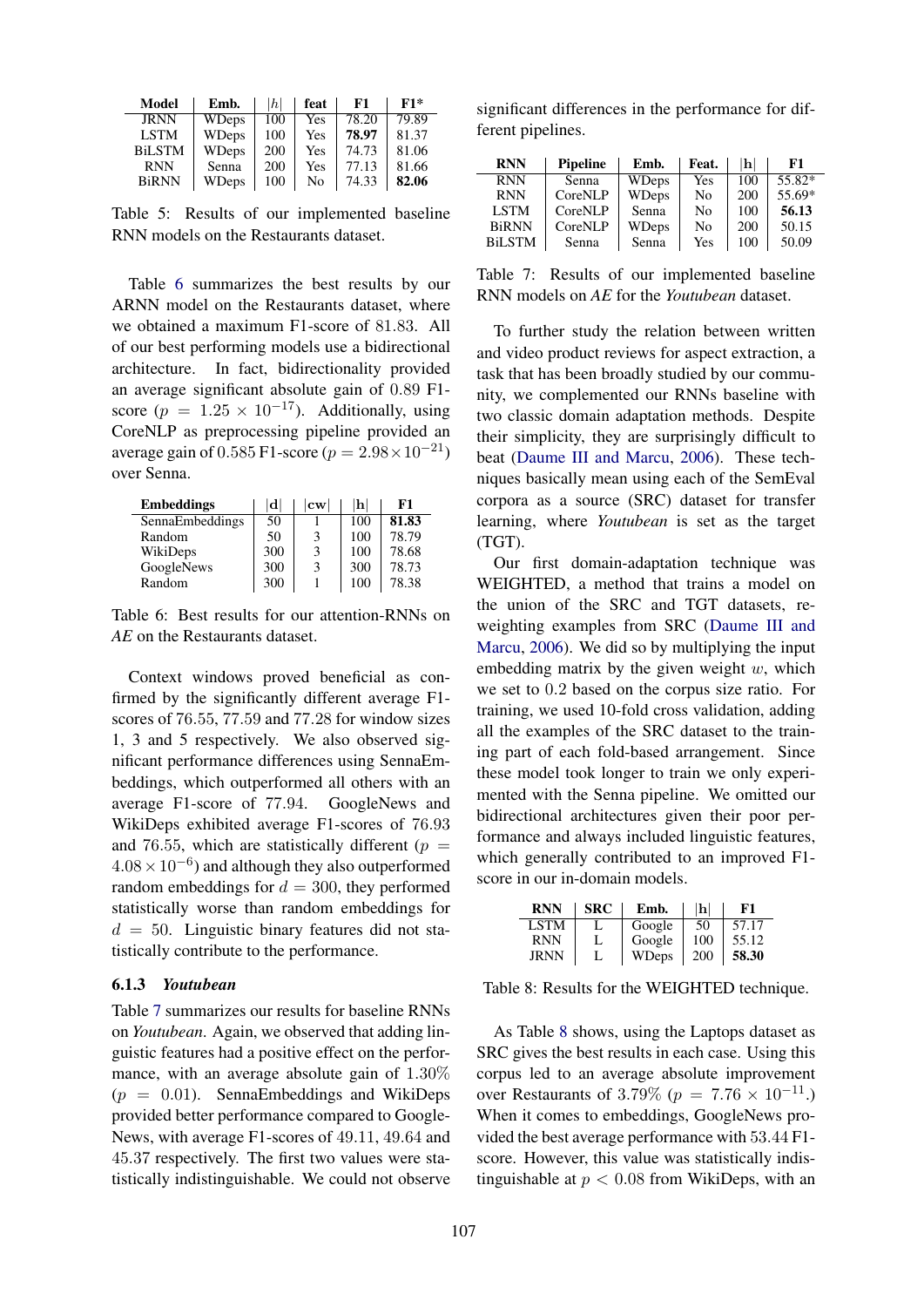average 52.8 F1-score.

Our second domain adaptation method was PRED, which uses the output of a SRC-trained classifier as a feature in the TGT model. Concretely, we first trained a model using all the examples on SRC. We then fed that model with all the TGT examples, adding its outputs as additional features to the TGT dataset, thus creating a new augmented version of it. Since these features are IOB-tags, we concatenate them with the linguistic features. We trained our models on the augmented TGT dataset, choosing the best performing settings from our previous experiments on *AE*.

| <b>RNN</b>    | <b>SRC</b> | Emb.         | $\left  \mathbf{h} \right $ | F1     |
|---------------|------------|--------------|-----------------------------|--------|
| <b>LSTM</b>   | L          | Senna        | 100                         | 56.83  |
| <b>BiLSTM</b> | R          | <b>WDeps</b> | 100                         | 52.81  |
| <b>BiRNN</b>  | R          | WDeps        | 100                         | 52.99* |
| <b>BiRNN</b>  | R          | <b>WDeps</b> | 200                         | 52.90* |
| <b>RNN</b>    | R          | <b>WDeps</b> | 100                         | 57.70  |
| <b>JRNN</b>   | R          | <b>WDeps</b> | 200                         | 59.69  |

Table 9: Results for the PRED technique.

Table 9 summarizes our results for PRED. We found that using Senna as the pre-processor provided better results in average, with an 0.89% absolute gain significant at  $p = 0.01$ . The Restaurants dataset provided better results than Laptops in average, with an absolute gain of 3.23%, significant at  $p = 8.78 \times 10^{-6}$ .

Finally, Table 10 shows our best results for our introduced ARNN in the *Youtubean* dataset. For this case, we omitted random embeddings and binary features as previous experiments showed they did not contribute to increase the performance.

| <b>Embeddings</b> | $ {\bf cw} $ | h   | F1    |
|-------------------|--------------|-----|-------|
| SennaEmbeddings   |              | 100 | 56.28 |
| WikiDeps          | 3            | 100 | 57.21 |
| GoogleNews        | 3            | 100 | 57.67 |

Table 10: Best results for our ARNNs for *AE* on *Youtubean*.

# 6.2 Joint aspect extraction and sentiment classification *(AESC)*

On our experiments for this task we based our parameter settings on the results for *AE*, so we only used bidirectional ARNN models, and skipped binary features and random embeddings.

#### 6.2.1 Laptops

Table 11 summarizes our best results for the Laptops corpus. Based on the results for *AE*, we only used CoreNLP as a pre-processing pipeline. For the RNN baseline, embeddings also reported significant differences, with SennaEmbeddings offering average absolute gains of 5.78 F1-score  $(p = 10^{-4})$  over GoogleNews and 2.47 F1-score  $(p = 8 \times 10^{-3})$  over WikiDeps.

For training our ARNN we only used the CoreNLP pipeline, since it significantly outperformed Senna in our experiments for *AE*. All the values in the table were significantly different, although we observed different embeddings provided statistically equivalent results for certain lower performing parameter settings.

|             |        | <b>Tagging F1</b> |       |       |       |       | <b>Classification F1</b> |  |
|-------------|--------|-------------------|-------|-------|-------|-------|--------------------------|--|
| Model       | Emb.   | single            | joint | $^+$  |       |       |                          |  |
| <b>LSTM</b> | Senna  | 74.30             | 47.19 | 77.40 | 12.63 | 80.00 |                          |  |
| <b>RNN</b>  | Senna  | 74.08             | 46.52 | 77.13 | 17.70 | 80.52 |                          |  |
| <b>JRNN</b> | Senna  | 76.00             | 46.62 | 77.97 | 22.86 | 80.39 |                          |  |
| <b>ARNN</b> | Google | 68.22             | 46.69 | 69.23 | 62.69 | 86.83 |                          |  |
| <b>ARNN</b> | Senna  | 72.85             | 52.46 | 73.23 | 69.29 | 85.59 |                          |  |
| <b>ARNN</b> | Wiki   | 71.46             | 50.85 | 63.94 | 61.07 | 83.23 |                          |  |

Table 11: Results for *AESC* on Laptops

#### 6.2.2 Restaurants

Regarding the Restaurants dataset, Table 12 shows a summary of our best results. For this case, we only used the Senna pipeline, as it provided better results for *AE*. We found that in the baseline RNNs SennaEmbeddings outperformed both other embeddings with average absolute gains of 2.37  $(p = 7.2 \times 10^{-4})$  and 3.36  $(p = 1.19 \times 10^{-6})$  F1score WikiDeps and GoogleNews, respectively.

For our ARNN, as in the previous case, we only used CoreNLP as preprocessing pipeline given that it provided better results for *AE*. All the values in the table were significantly different.

|             |        | <b>Tagging F1</b> |       |       | <b>Classification F1</b> |       |
|-------------|--------|-------------------|-------|-------|--------------------------|-------|
| Model       | Emb.   | single            | joint |       |                          |       |
| <b>LSTM</b> | Senna  | 69.24             | 44.75 | 67.81 | 62.40                    | 87 22 |
| <b>RNN</b>  | Senna  | 67.08             | 40.64 | 70.73 | 58.47                    | 87.39 |
| <b>JRNN</b> | Senna  | 66.74             | 40.65 | 67.04 | 49.29                    | 86.47 |
| <b>ARNN</b> | Google | 73.80             | 50.63 | 78.90 | 53.25                    | 81.08 |
| <b>ARNN</b> | Senna  | 79.57             | 54.75 | 79.78 | 46.45                    | 82.70 |
| <b>ARNN</b> | Wiki   | 74.90             | 52.74 | 81.47 | 51.39                    | 83.22 |

Table 12: Results for *AESC* on Restaurants

#### 6.2.3 *Youtubean*

On *Youtubean*, as Table 13 shows, we see important performance drops compared to SemEval. In particular, the baseline models seem to be unable to correctly classify negative aspects. For this dataset, we found out that Senna provides better results than CoreNLP with an average absolute gain of 3.94 F1-score, which was significant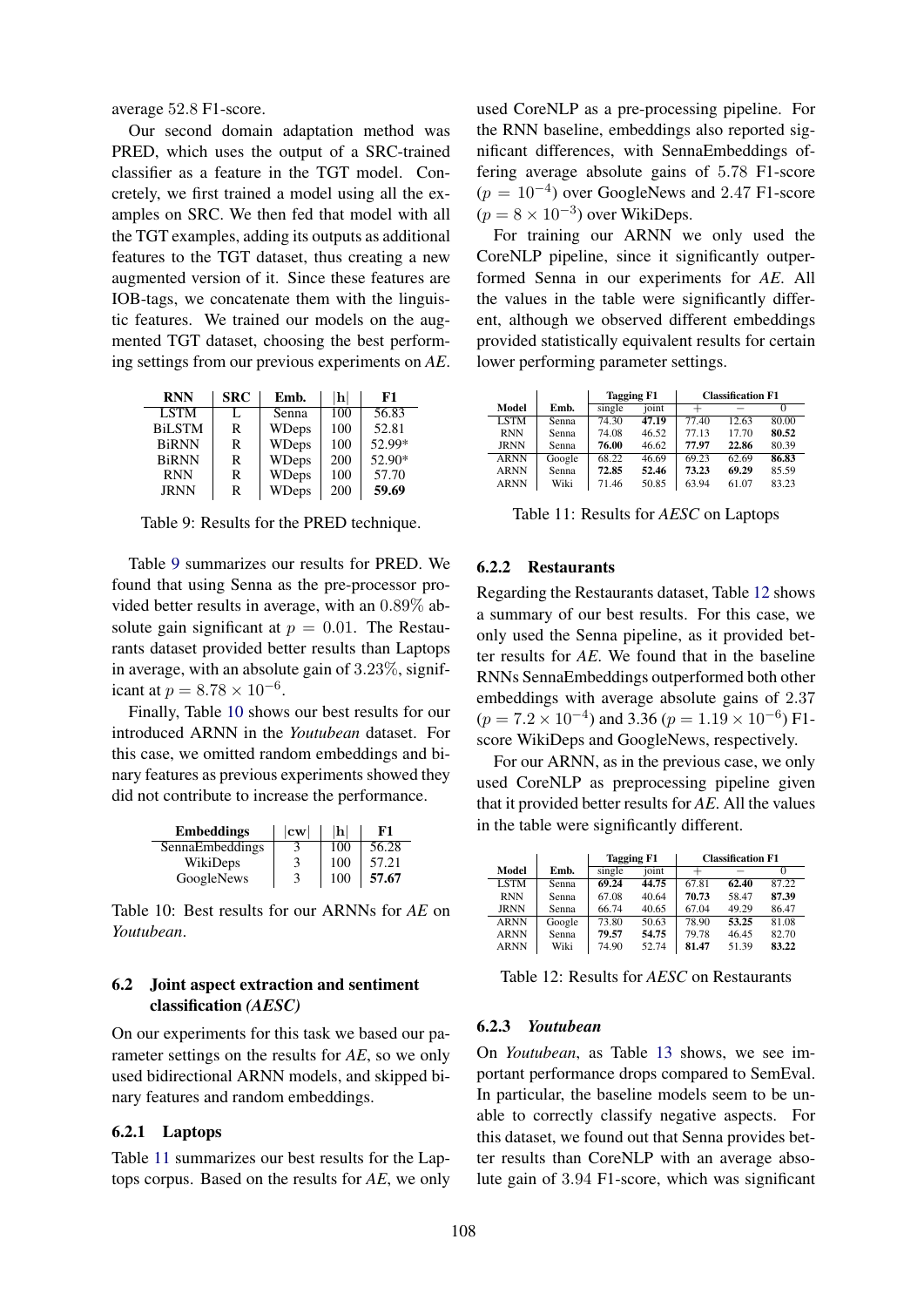at  $p = 2.5 \times 10^{-4}$ . Embeddings did not provide statistically significant differences. Similarly, binary features did not statistically contribute to the performance either.

|             |        | <b>Tagging F1</b> |       | <b>Classification F1</b> |       |       |
|-------------|--------|-------------------|-------|--------------------------|-------|-------|
| Model       | Emb.   | single            | ioint |                          |       |       |
| <b>LSTM</b> | Senna  | 41.32             | 25.38 | 35.83                    | 9.59  | 72.53 |
| <b>RNN</b>  | Senna  | 47.59             | 30.12 |                          | 0     | 76.64 |
| <b>JRNN</b> | Senna  | 42.86             | 30.45 | 23.33                    | 0     | 62.32 |
| <b>ARNN</b> | Google | 52.84             | 40.58 | 45.39                    | 22.07 | 79.94 |
| <b>ARNN</b> | Senna  | 52.43             | 41.17 | 48.05                    | 15.58 | 80.28 |
| <b>ARNN</b> | Wiki   | 55.50             | 41.49 | 52.32                    | 14.85 | 81.07 |

Table 13: Results for *AESC* on *Youtubean*.

# 7 Discussion

Results for aspect extraction showed that our implemented RNN baseline performs similarly to the original models by (Liu et al., 2015), although we remained unable to replicate their exact numbers. Despite that, our attention-RNN is able to provide results that are better than our implementation and comparable to the original values for both Laptops and Restaurants datasets. Moreover, we achieved these results without the need to add the linguistic features, which did not offer significant performance differences in our experiments. We think the variable sentence representation introduced by the attentional component is able to model some of the semantics encoded in these binary features.

For aspect extraction in our dataset, we see our model is able to perform better than the baseline, again without the need to add manuallycrafted features. However, simple domain adaptation techniques applied to the baseline RNNs managed to obtain the best results, adding a maximum of 3.56 F1-score over the baseline. We think this shows that video reviews and written reviews share some regularities, which could be exploited further to obtain better results. In this sense, it would be interesting to apply these domain adaptations techniques to our attention-RNN model and compare the results. However, regularities among these domains seem to be limited, given that our obtained gains were small and that no domain consistently delivered better performance.

Regarding *AESC*, as shown by our decoupled results, we see all models slowly decreased their performance for aspect extraction, compared with results for *AE*. This seems reasonable given the additional challenges of performing both tasks at the same time.

When it comes to sentiment classification, we see our attention-RNN outperforms the baseline

RNNs by a solid margin. However, all models tend to perform poorly for the negative  $(-)$  class. We believe this may be related to the imbalanced nature of the datasets, or due to the additional composition challenges negation involves, which seem to be critical in our dataset. Compared to the baseline RNNs, which in some cases seemed basically unable to detect negative sentiment, our attention-RNN model offers increased, although yet limited capabilities to deal with the negative class.

For *AESC*, we also observed that SennaEmbeddings did not always provide top performances, being outperformed by other embeddings, even though the former were previously shown to offer the best performance for aspect extraction in all cases. We think this is related to the nature of the embeddings, since SennaEmbeddings were designed for the tasks in (Collobert et al., 2011) which do not include sentiment, while other embeddings can be regarded as general-purpose.

# 8 Conclusions

In this paper we presented the first fine-grained opinion mining study focusing on *product video reviews*. We introduced the first annotated dataset for the domain, *Youtubean*, and aspect extraction and *AESC* with a novel attention-RNN. Our model offered state-of-the art performance for *AESC* and results comparable to a strong RNN baseline for aspect extraction. Our descriptive corpus analysis as well as the performance obtained by all the models in our dataset suggest that differences between speech and written text, discussed extensively in the literature, also extend to the domain of product reviews, where they are relevant for fine-grained opinion mining. These findings introduce relevant research challenges and concrete paths for future researchers.

For future work, we plan to increase the size of our dataset and include reviews extracted from different product categories. By doing this, we intend to make our results more robust and to further study the differences between written and video review, ultimately deriving new ways to overcome them. Finally, we also want to exploit the additional data from YouTube, such as the audio, video or specific frames extracted from it, and user comments, to improve our results.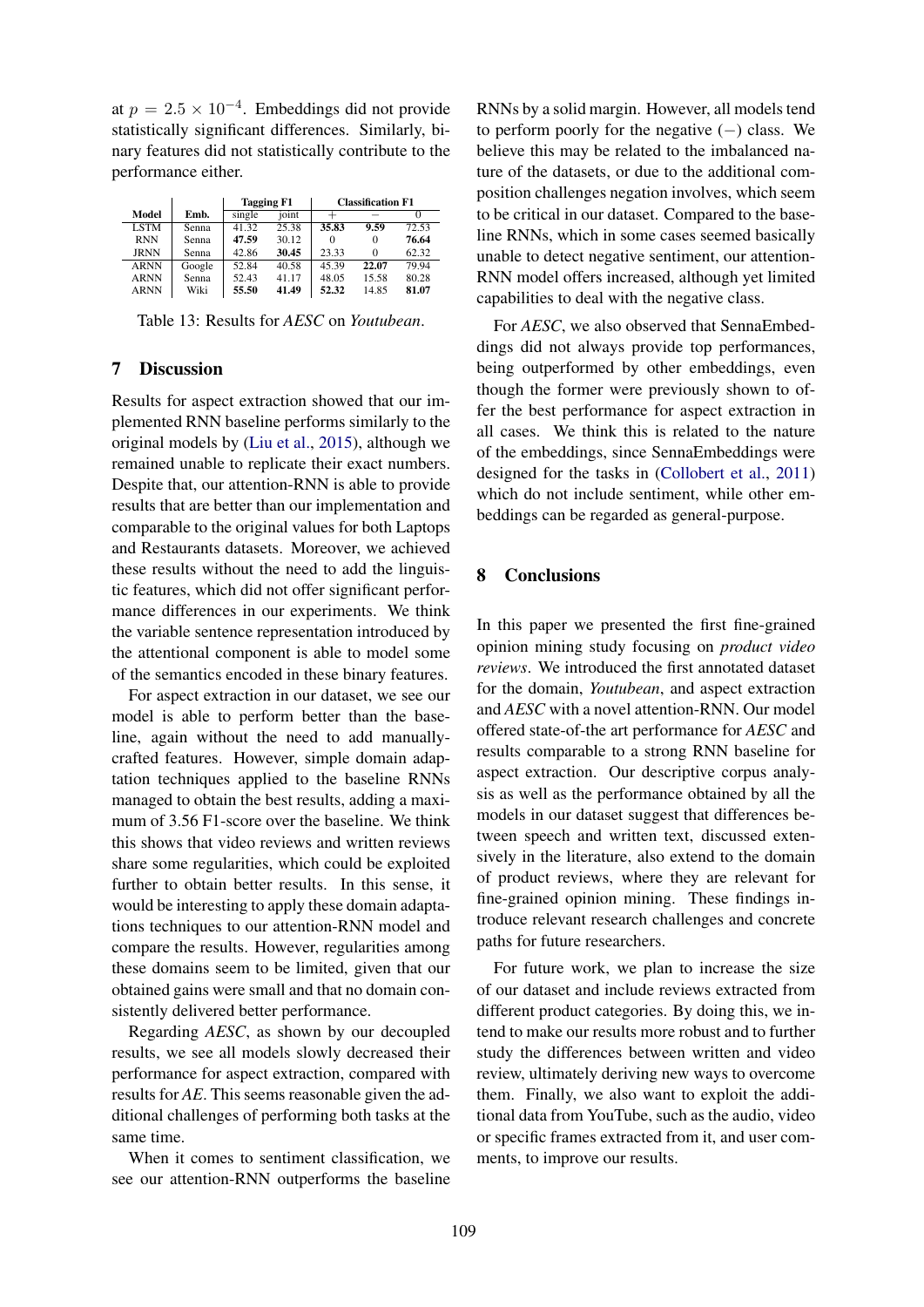#### References

- Dzmitry Bahdanau, Kyunghyun Cho, and Yoshua Bengio. 2015. Neural machine translation by jointly learning to align and translate. In *Proceedings of the 2015 International Conference on Learning Representations*. San Diego, California. http://arxiv.org/abs/1409.0473.
- Tim Baysinger. 2015. YouTube wants viewers to buy directly from product review videos.
- Douglas Biber. 1991. *Variation across speech and writing*. Cambridge University Press.
- Darin Brezeale and Diane Cook. 2006. Using closed captions and visual features to classify movies by genre. In *Proceedings of the 7th International Workshop on Multimedia Data Mining (MDM/KDD06): Poster Session*. ACM, Washington, DC, USA.
- Judith Chevalier and Dina Mayzlin. 2006. The effect of word of mouth on sales: Online book reviews. *Journal of Marketing Research* 43(3):345– 354. https://doi.org/10.1509/jmkr.43.3.345.
- Ronan Collobert, Jason Weston, Lon Bottou, Michael Karlen, Koray Kavukcuoglu, and Pavel Kuksa. 2011. Natural Language Processing (Almost) from Scratch. *J. Mach. Learn. Res.* 12:2493–2537. http://dl.acm.org/citation.cfm?id=1953048.2078186.
- Hal Daume III and Daniel Marcu. 2006. Domain adaptation for statistical classifiers. *Journal of Artificial Intelligence Research* pages 101–126. http://www.jair.org/papers/paper1872.html.
- S. Gupta and R.J. Mooney. 2009. Using closed captions to train activity recognizers that improve video retrieval. In *Computer Vision and Pattern Recognition Workshops, 2009. CVPR Workshops 2009. IEEE Computer Society Conference on*. pages 30– 37. https://doi.org/10.1109/CVPRW.2009.5204202.
- Sonal Gupta and Raymond J. Mooney. 2010. Using closed captions as supervision for video activity recognition. In *Proceedings of the Twenty-Fourth AAAI Conference on Artificial Intelligence (AAAI-2010)*. Atlanta, GA, pages 1083–1088. http://www.cs.utexas.edu/users/ailab/?gupta:aaai10.
- Nan Hu, Ling Liu, and Jie Jennifer Zhang. 2008. Do online reviews affect product sales? the role of reviewer characteristics and temporal effects. *Inf. Technol. and Management* 9(3):201–214. https://doi.org/10.1007/s10799-008-0041-2.
- YouTube Insights. 2014. The magic behind unboxing on YouTube.
- Ozan Irsoy and Claire Cardie. 2014. Opinion Mining with Deep Recurrent Neural Networks. In *Proceedings of the 2014 Conference on Empirical Methods in Natural Language*

*Processing (EMNLP)*. Association for Computational Linguistics, Doha, Qatar, pages 720–728. http://www.aclweb.org/anthology/D14-1080.

- Salud M. Jimenez-Zafra, Giacomo Berardi, Andrea Esuli, Diego Marcheggiani, Mara Teresa Martn-Valdivia, and Alejandro Moreo Fernandez. 2015. A Multi-lingual Annotated Dataset for Aspect-Oriented Opinion Mining. In *Proceedings of the 2015 Conference on Empirical Methods in Natural Language Processing*. Association for Computational Linguistics, Lisbon, Portugal, pages 2533– 2538. http://aclweb.org/anthology/D15-1302.
- Amar Krishna, Joseph Zambreno, and Sandeep Krishnan. 2013. Polarity trend analysis of public sentiment on youtube. In *Proceedings of the 19th International Conference on Management of Data*. Computer Society of India, Mumbai, India, India, COMAD '13, pages 125–128. http://dl.acm.org/citation.cfm?id=2694476.2694505.
- Matt Lawson. 2015. 2015 holiday trends shopping moments are replacing shopping marathons. *https://adwords.googleblog.com/2015/10/2015 holiday-trends-shopping-moments.html*.
- Omer Levy and Yoav Goldberg. 2014. Dependencybased word embeddings. In *Proceedings of the 52nd Annual Meeting of the Association for Computational Linguistics*. volume 2, pages 302–308. http://www.aclweb.org/anthology/P14-2050.pdf.
- Bing Liu and Ian Lane. 2016. Attention-Based Recurrent Neural Network Models for Joint Intent Detection and Slot Filling. In *Interspeech 2016*. pages 685–689. https://doi.org/10.21437/Interspeech.2016-1352.
- Pengfei Liu, Shafiq Joty, and Helen Meng. 2015. Finegrained Opinion Mining with Recurrent Neural Networks and Word Embeddings. In *Proceedings of the 2015 Conference on Empirical Methods in Natural Language Processing*. Association for Computational Linguistics, Lisbon, Portugal, pages 1433– 1443. http://aclweb.org/anthology/D15-1168.
- Thang Luong, Hieu Pham, and Christopher D. Manning. 2015. Effective Approaches to Attentionbased Neural Machine Translation. In *Proceedings of the 2015 Conference on Empirical Methods in Natural Language Processing*. Association for Computational Linguistics, Lisbon, Portugal, pages 1412–1421. http://aclweb.org/anthology/D15-1166.
- Christopher D. Manning, Mihai Surdeanu, John Bauer, Jenny Finkel, Steven J. Bethard, and David McClosky. 2014. The Stanford CoreNLP Natural Language Processing Toolkit. In *Association for Computational Linguistics (ACL) System Demonstrations*. pages 55–60. http://www.aclweb.org/anthology/P/P14/P14-5010.
- Grgoire Mesnil, Xiaodong He, Li Deng, and Yoshua Bengio. 2013. Investigation of recurrent-neural-